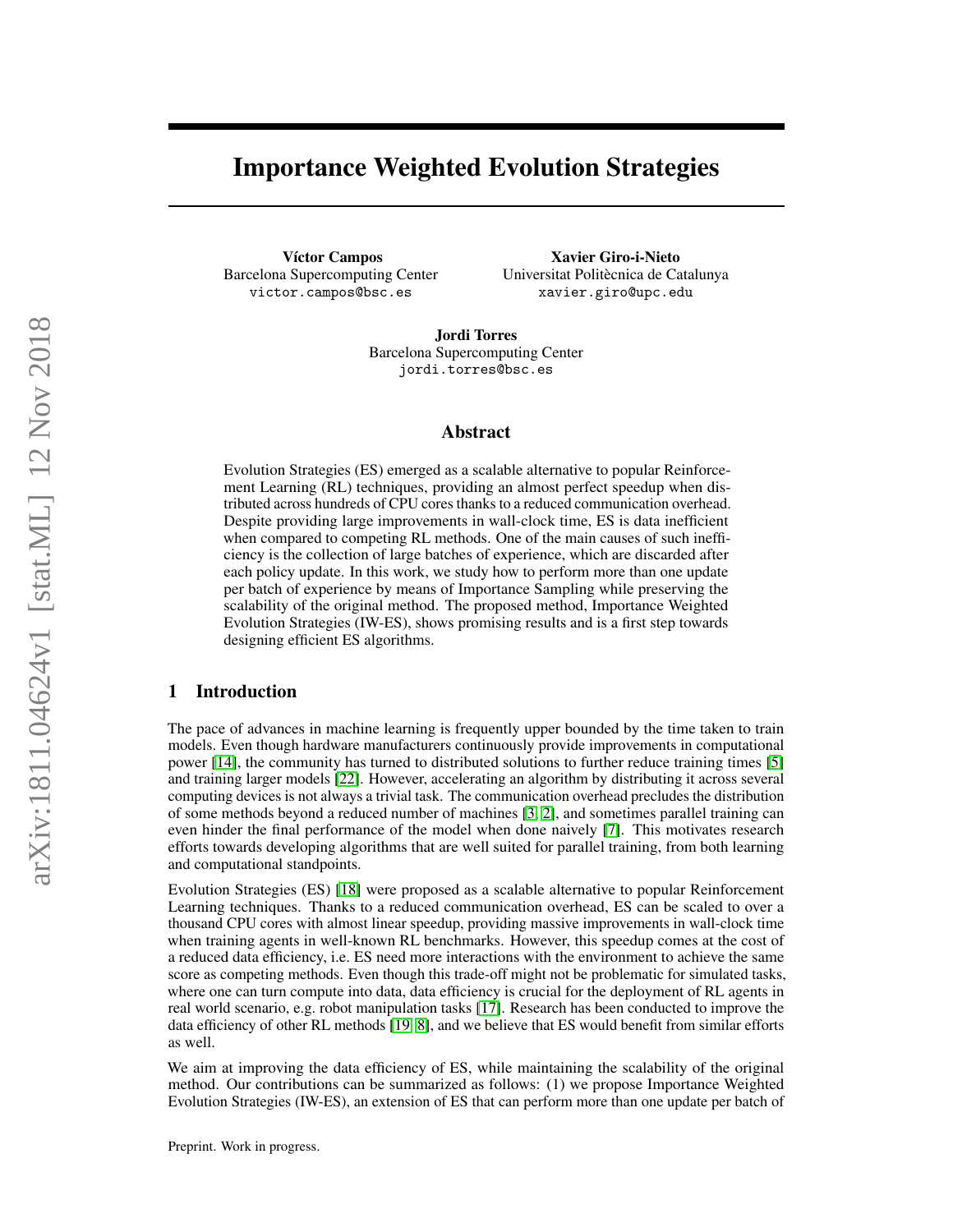experience, (2) analyze the scalability of IW-ES from the computational standpoint, and (3) report preliminary results for IW-ES under different configurations that provide insight on the potential of the method and possible improvements to overcome its current limitations.

### 2 Background: Evolution Strategies

The term *Evolution Strategies* (ES) [\[16\]](#page-6-10) makes reference to a class of black box optimization algorithms which implement heuristics inspired by natural evolution. However, throughout this manuscript, we will use the term to refer to the particular algorithm proposed by Salimans et al. [\[18\]](#page-6-6). This method, which belongs to the class of Natural Evolution Strategies [\[28,](#page-7-0) [27\]](#page-7-1), was shown to be competitive for solving RL problems while exhibiting some attractive features. These features include invariance to action frequency and reward distribution, the possibility to optimize non-differentiable policies, and being highly parallelizable thanks to an efficient communication strategy.

Let F denote the objective function acting on parameters  $\theta$ , defined in RL problems as the stochastic score experienced by an agent after a complete trajectory. ES seeks to maximize  $\mathbb{E}_{\theta \sim p_{\psi}} F(\theta)$ , the average objective over a population of solutions  $p_{\psi}$ , using the score function estimator for the gradient. Salimans et al. [\[18\]](#page-6-6) instantiate the population as a multivariate Gaussian with diagonal covariance matrix centered at  $\theta$ , thus obtaining the following estimator:

$$
\nabla_{\theta} \mathbb{E}_{\epsilon \sim N(0,\sigma^2 \mathbf{I})} F(\theta + \epsilon) = \frac{1}{\sigma^2} \mathbb{E}_{\epsilon \sim N(0,\sigma^2 \mathbf{I})} [F(\theta + \epsilon)\epsilon]
$$
(1)

which in practice is estimated with samples:

<span id="page-1-1"></span>
$$
\nabla_{\theta} F(\theta) \approx \frac{1}{n\sigma^2} \sum_{i=1}^{n} F(\theta + \epsilon_i) \epsilon_i
$$
 (2)

Notice that this reduces to sampling Gaussian perturbation vectors  $\epsilon_i \sim N(0, I)$ , evaluating the performance of the perturbed policies and aggregating the results over a batch of samples. The communication overhead between workers is drastically reduced by sharing random seeds, resulting in a highly parallelizable method.

# 3 IW-ES: Importance Weighted Evolution Strategies

ES samples large batches of data, in the order of thousands of trajectories, which are discarded after performing a single policy update. When coupled with SGD and small step sizes, this translates into a poor data efficiency. Such inefficiency is found in most on-policy RL methods, which are unable to leverage previous experience once the policy is updated.

Inspired by the multiple SGD updates per batch of experience in PPO [\[21\]](#page-6-11), we propose to modify the ES algorithm to perform several updates to the policy before moving on to collecting a new batch of experience. Should each of these updates be small, it is likely that the population distributions before and after the update will have some overlap, thus making it possible to take more advantage of previous computations and reducing the number of interactions with the environment.

#### 3.1 Formulation

Let  $\theta^t \in \mathbb{R}^{|\theta|}$  denote the population mean after t updates, and  $\epsilon_i^t \in \mathbb{R}^{|\theta|}$  denote the perturbations for which we computed fitness scores,  $F(\theta^t + \epsilon_i^t)$ . We can reuse those samples to update  $\theta^{t+k}$  by relying on Importance Sampling to account for the discrepancy between the distribution of the current population and the distribution from which we are actually sampling:

$$
\nabla_{\theta} F(\theta) \approx \frac{1}{\sigma^2 \sum_i c_i} \sum_{i=1}^n F(\theta^t + \epsilon_i^t) (\theta^t + \epsilon_i^t - \theta^{t+k}) c_i
$$
\n(3)

where  $c_i \in \mathbb{R}$  is the importance weight for the *i*-th perturbation vector. For perturbations drawn from a multivariate Gaussian distribution with diagonal covariance matrix, the computation of  $c_i$  can be decomposed as follows:

<span id="page-1-0"></span>
$$
c_i = \frac{N(\theta^t + \epsilon_i^t - \theta^{t+k}; 0, \sigma^2 \mathbf{I})}{N(\epsilon_i^t; 0, \sigma^2 \mathbf{I})} = \frac{\prod_{j=1}^{|\theta|} N(\theta_j^t + \epsilon_{i,j}^t - \theta_j^{t+k}; 0, \sigma^2)}{\prod_{j=1}^{|\theta|} N(\epsilon_{i,j}^t; 0, \sigma^2)}
$$
(4)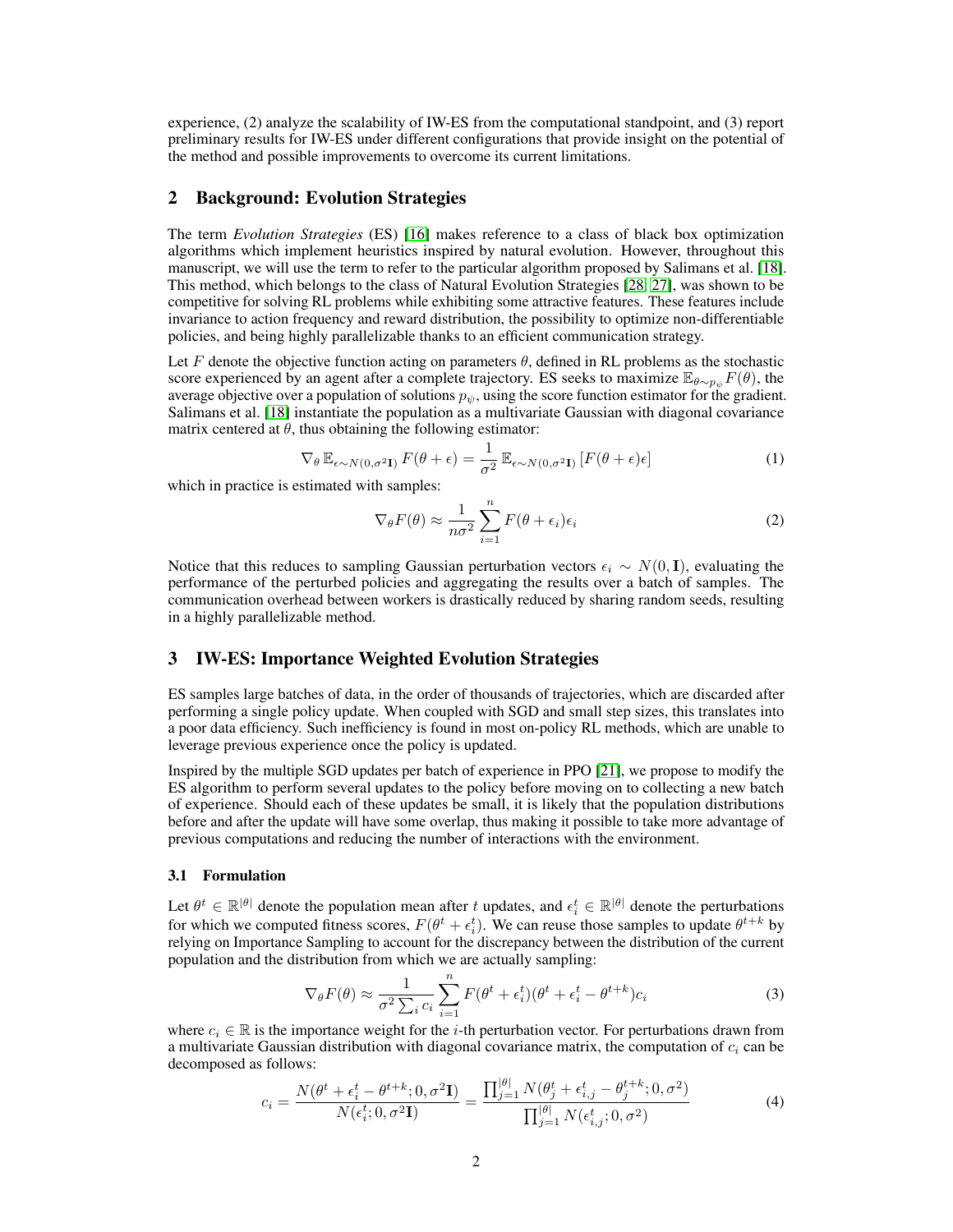This process can be repeated iteratively for  $k = (0, \ldots, K)$ , updating the policy up to  $K + 1$ times before collecting a new batch of experience<sup>[1](#page-2-0)</sup>. In this manuscript we consider  $\tilde{K}$  as a fixed hyperparameter, although future work will study strategies that optimally adapt  $K$  for each batch.

#### <span id="page-2-3"></span>3.2 Scalability analysis

One of the most appealing features of ES is its almost perfect scalability to hundreds of CPU cores, and any modification to the original method should retain such property. We base our analysis on the code released by Salimans et al. [\[18\]](#page-6-6), which uses a master-worker architecture. The master broadcasts the parameters at the beginning of each iteration, and the workers send back returns after running rollouts with perturbed versions of the policy.

The proposed method requires the computation of importance weights, which has a complexity of  $\mathcal{O}(batch\_size \cdot |\theta|)$ . If those computations are performed sequentially in the master, the time taken by sequential operations might eclipse the benefits of distributing the rollouts across hundreds of workers. This issue can be alleviated by parallelizing the computation of importance weights across all cores in the node hosting the master process. This was enough to provide a throughput close to the baseline method in most of our experiments, but setups with larger models or batch sizes might benefit from a higher level of parallelization. In that case, the computation of importance weights can be distributed across all workers just like the rollouts are: the master broadcasts the updated parameter vector, and the workers send back the scalar importance weights. Note that this incurs in a very little communication overhead, which is key to achieve an efficient distributed computation.

Another implementation trick that can accelerate the computation of importance weights consists in computing  $N(\epsilon_{i,j}^t; 0, \sigma^2)$  for all possible perturbations at the start of training, trading off memory for computation. It takes advantage of the fact that each worker instantiates a large block of Gaussian noise at the start of training, and  $\epsilon_i$  is obtained by sampling  $|\theta|$  consecutive parameters at a random index in the noise block. This trick might provide important savings for large models, as the computation of the denominator in Equation [4](#page-1-0) becomes  $\mathcal{O}(1)$  instead of  $\mathcal{O}(|\theta|)$ .

# 4 Experiments

We implement our method on top of the code released by OpenAI<sup>[2](#page-2-1)</sup>. All experiments run on 720 CPU cores, distributed across 15 machines with 48 cores each. The master process runs on a single core, but the computation of importance weights is parallelized across the 48 cores in the node hosting the master process to accelerate the execution.

We evaluate the method on the Ant-v2 environment<sup>[3](#page-2-2)</sup> in OpenAI Gym [\[1\]](#page-5-0), which uses the Mujoco physics engine [\[24\]](#page-7-2). We use the default hyperparameters provided by Salimans et al. [\[18\]](#page-6-6) unless otherwise stated. The policy is parameterized by a neural network with two hidden layers of 64 units each and a linear layer that emits continuous actions. Hidden layers are followed by *tanh* non-linearities. Importance weights are clipped at 1 for numerical stability [\[26,](#page-7-3) [13\]](#page-6-12). Following previous works [\[18,](#page-6-6) [4\]](#page-6-13), we evaluate the median reward over ~30 stochastic rollouts at each iteration. All reported results are the average over five different runs.

#### 4.1 Effect of the number of IW updates

The proposed method relies on a high overlap between the population distributions before and after each update, otherwise the variance of the Importance Sampling estimate might become excessively large. For this reason, we first evaluate the effectiveness of additional updates using a low learning rate of 10<sup>−</sup><sup>4</sup> that prevents large updates to the policy parameters. As depicted in Figure [1a,](#page-3-0) we observe that additional importance weighted updates provide a faster convergence for a given budget of interactions with the environment. Increased data efficiency also translate in shorter wall-clock times thanks to a reduced computational overhead (Figure [1a\)](#page-3-0). However, performance does not

<span id="page-2-0"></span><sup>&</sup>lt;sup>1</sup>The first update for each batch always reduces to the original gradient estimate in ES (Equation [2\)](#page-1-1), as  $\theta^{t+k} = \theta^t$  for  $\hat{k} = 0$ . This is followed by K importance weighted updates.

<span id="page-2-2"></span><span id="page-2-1"></span> $^{2}$ <https://github.com/openai/evolution-strategies-starter/>

<sup>&</sup>lt;sup>3</sup>Although we provide an extensive analysis of IW-ES only on Ant-v2, we have observed similar behaviors on other complex environments, e.g. Humanoid-v2.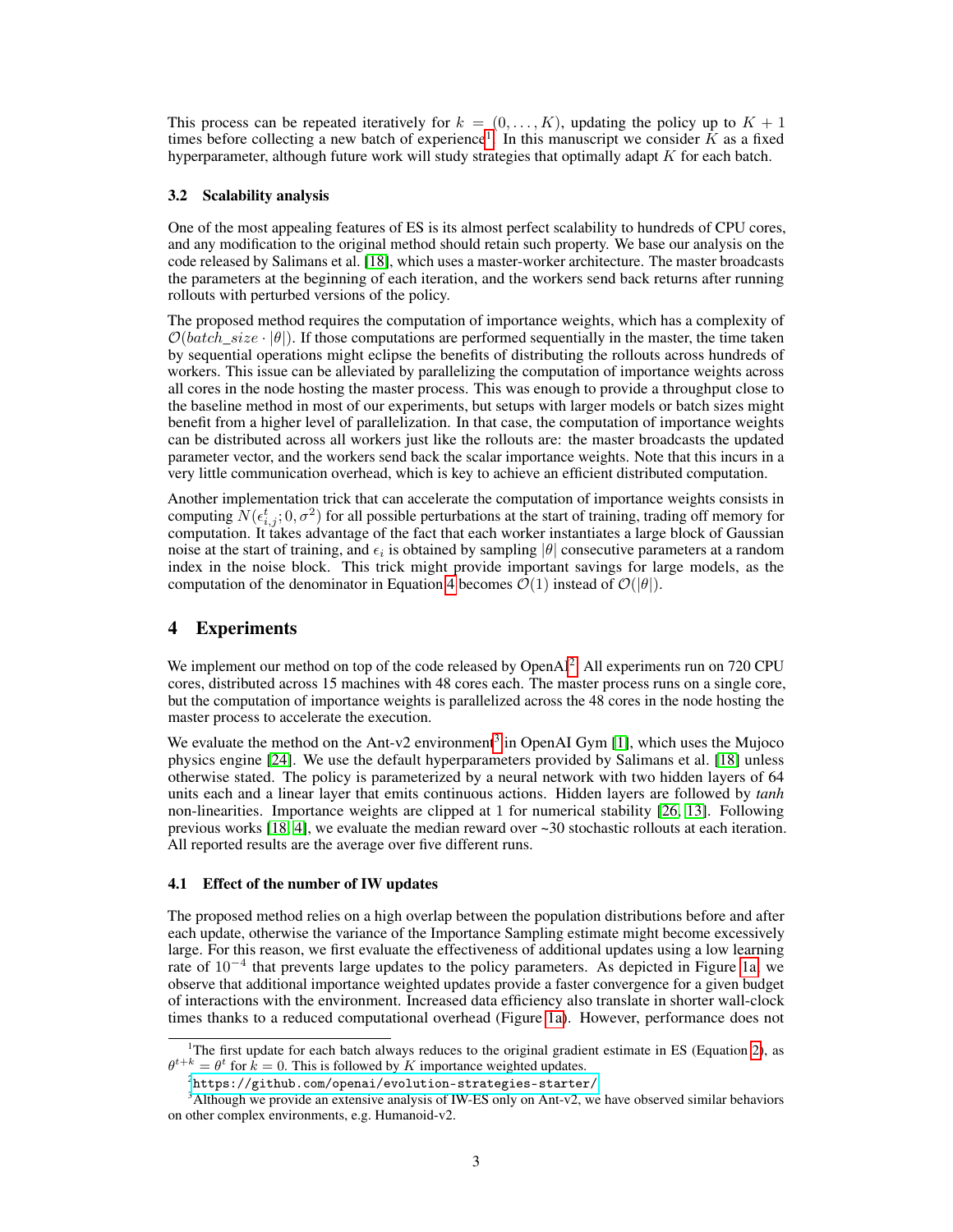always improve when increasing K, e.g. setting  $K = 5$  instead of  $K = 4$  results in a performance degradation. This behavior is likely caused by an increased variance in the importance weighted updates for large values of  $K$ . These results suggest that IW-ES might benefit from strategies that adapt  $K$  for each iteration, omitting updates with excessive variance.

<span id="page-3-0"></span>

Figure 1: Performance of ES and IW-ES as a function of (a) the number of interactions with the environment, and  $(b)$  wall-clock time. K denotes the number of additional importance weighted updates after each standard update. We observe that additional updates increase the data efficiency of the method in the low learning rate regime, but performing too many importance weighted updates can be detrimental due to an increased variance, e.g.  $K = 5$  underperforms  $K = 4$ . A similar trend is observed in terms of wall-clock time.

# 4.2 Effect of the model size

A potential source of instability for the proposed method is the computations of importance weights for large models, as they might approach zero or infinity much faster for large values of  $|\theta|$  (see Equation [4\)](#page-1-0). We experimentally evaluate whether this hinders the performance of IW-ES by training larger networks, with 256 and 512 units in each hidden layer. These larger models have 97k and 324k parameters, respectively, whereas previous experiments considered a much smaller network with 12k parameters. Results reported in Figure [2](#page-3-1) suggest that IW-ES is robust to the number of parameters in the model, as the benefit of adding additional updates per batch are similar to those observed for smaller models.

<span id="page-3-1"></span>

Figure 2: Performance of ES and IW-ES for larger networks with (a) 256 units per hidden layer, and (b) 512 units per hidden layer.

Figure [3](#page-4-0) shows the throughput degradation introduced by IW-ES for each model size and number of importance weighted updates. Since our implementation only leverages 48 of the 720 available CPU cores for computing the importance weights, such computation becomes a bottleneck for larger models and hinders the scalability of the method. This observation motivates the distributed implementation described in Section [3.2,](#page-2-3) which should accelerate IW-ES considerably for large models thanks to the reduced communication overhead between machines.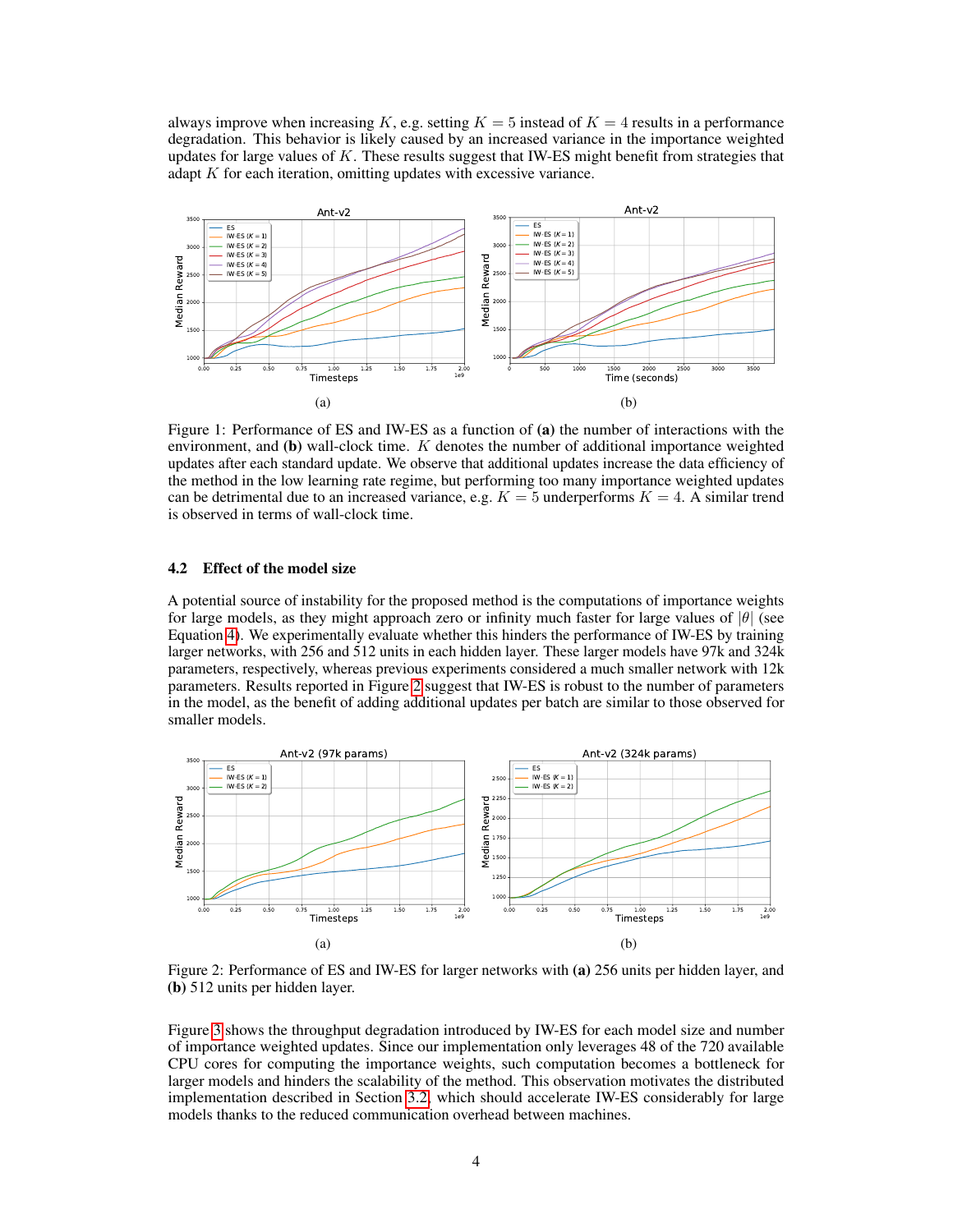<span id="page-4-0"></span>

Figure 3: Time per iteration for different values of K, normalized by the time taken by ES (i.e.  $K = 0$ ). Our implementation parallelizes the computation of importance weights only across the CPU cores in the node hosting the master process, which becomes a bottleneck for larger models.

### 4.3 Effect of the learning rate

ES benefits from larger learning rates than those employed in previous experiments, as they provide faster convergence and thus increased data efficiency, but larger step sizes might increase the variance of IW-ES updates as well due to a larger mismatch between distributions. We evaluate this hypothesis by training policies with larger learning rates of  $10^{-3}$  and  $10^{-2}$ . Results reported in Figure [4](#page-4-1) confirm that importance weighted updates not only become less effective with larger learning rates, but can even become unstable and underperform the baseline ES.

<span id="page-4-1"></span>

Figure 4: Performance of ES and IW-ES with learning rates of (a)  $10^{-3}$ , and (b)  $10^{-2}$ . Larger learning rates reduce the benefits of IW-ES due to a larger variance of the Importance Sampling estimate.

These experiments consider the learning rate as a proxy for controlling the overlap between the distributions before and after each update, which is the actual measure determining the variance of importance weighted updates. Even though a finer grained search over learning rate values could be carried out in order to determine whether IW-ES can outperform ES under optimal hyperparameters, we argue that next steps should aim at controlling the similarity between the distributions before and after each update. For instance, drawing a parallelism with trust region-based methods [\[20,](#page-6-14) [9\]](#page-6-15), a constraint could be added on the KL divergence between distributions.

# 5 Related Work

Some works have proposed extensions or modifications to the original Evolution Strategies (ES) algorithm proposed by Salimans et al. [\[18\]](#page-6-6). These include an update rule inspired by genetic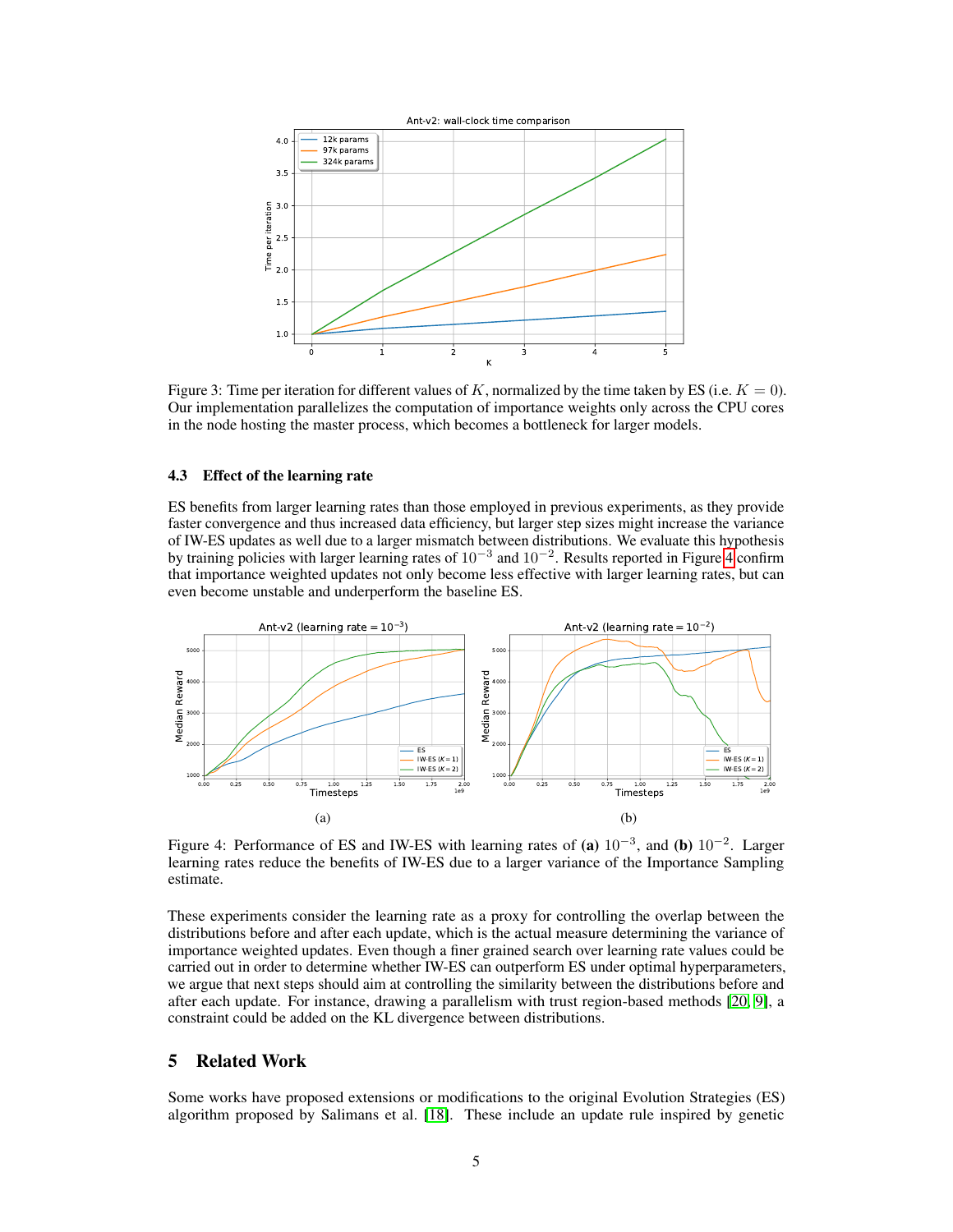algorithms [\[23\]](#page-7-4) and training a meta-population of agents that optimize both for reward and novelty [\[4\]](#page-6-13). The possibility of optimizing non-differentiable functions with ES has also allowed to learn loss functions for RL in a meta-learning setup [\[11\]](#page-6-16).

The design of data-efficient methods for RL has garnered much research attention, mostly through offpolicy methods that can leverage experience collected by policies other than the one being optimized. This advantage, often associated to value-based methods such as Q-learning [\[25,](#page-7-5) [12\]](#page-6-17), usually results in an increased data efficiency. Policy-based methods may also leverage off-policy data by accounting for the discrepancy between the behavior and target policies [\[15,](#page-6-18) [13\]](#page-6-12). PPO [\[21\]](#page-6-11) performs several SGD updates for every batch of collected experience, using Importance Sampling to leverage data collected by an outdated version of the policy, in a similar fashion to our IW-ES update rule.

The IMPALA architecture [\[6\]](#page-6-19) can scale training of actor-critic methods across many machines to achieve a high troughput, enabling advances in multi-task RL [\[10\]](#page-6-20). This is achieved by a combination of algorithmic and engineering advances. Its main drawback comes from a fairly uncommon hardware setup, with each GPU paired with over 100 CPU cores, that may not be feasible to put together within many organizations. In comparison, ES requires from less engineering efforts to achieve high troughputs, thanks to the reduced communication overhead, and its hardware requirements are generally easier to meet.

# 6 Conclusion & Future Work

We introduced Importance Weighted Evolution Strategies (IW-ES), a variant of Evolution Strategies (ES) [\[18\]](#page-6-6) that can perform several model updates with a single of batch of data. Under the desired conditions, i.e. when samples from the population distribution before the update are still likely under the updated distribution, IW-ES demonstrated a higher data efficiency than that of ES. For small models, these benefits can be introduced with a small increase in sequential computational load that maintains the scalability of ES. For larger models, we describe how to leverage distributed hardware to distribute further parallelize the added computation and achieve higher throughput rates.

Besides implementing the completely distributed version of IW-ES that can make the most of the available hardware, future work will focus on making IW-ES more resilient to large divergences between distributions that increase the variance of the Importance Sampling estimates. First, an adaptive strategy for  $K$  can be designed so that importance weighted updates are made only when their variance is sufficiently low. On the other hand, controlling the divergence after an update through a constraint in the training objective can make IW-ES more robust for large learning rates, and avoid the collapse observed in some experiments. Although applied to policy space instead of parameter space, similar motivations have led to more efficient and stable policy gradient methods [\[20,](#page-6-14) [21\]](#page-6-11). These lines of research may also lead to revisiting the role of  $\sigma$ , which controls the spread of the perturbation vectors in ES, but also plays an important role in determining the importance weights in IW-ES.

# Acknowledgments

We would like to thank Francesc Sastre for his help in deploying the code in MareNostrum, as well as the technical support team at the Barcelona Supercomputing Center.

This work was partially supported by the Spanish Ministry of Economy and Competitivity and the European Regional Development Fund (ERDF) under contracts TEC2016-75976-R and TIN2015- 65316-P, by the BSC-CNS Severo Ochoa program SEV-2015-0493, and grant 2014-SGR-1051 by the Catalan Government. Víctor Campos was supported by Obra Social "la Caixa" through La Caixa-Severo Ochoa International Doctoral Fellowship program.

### References

<span id="page-5-0"></span>[1] Greg Brockman, Vicki Cheung, Ludwig Pettersson, Jonas Schneider, John Schulman, Jie Tang, and Wojciech Zaremba. Openai gym. *arXiv preprint arXiv:1606.01540*, 2016.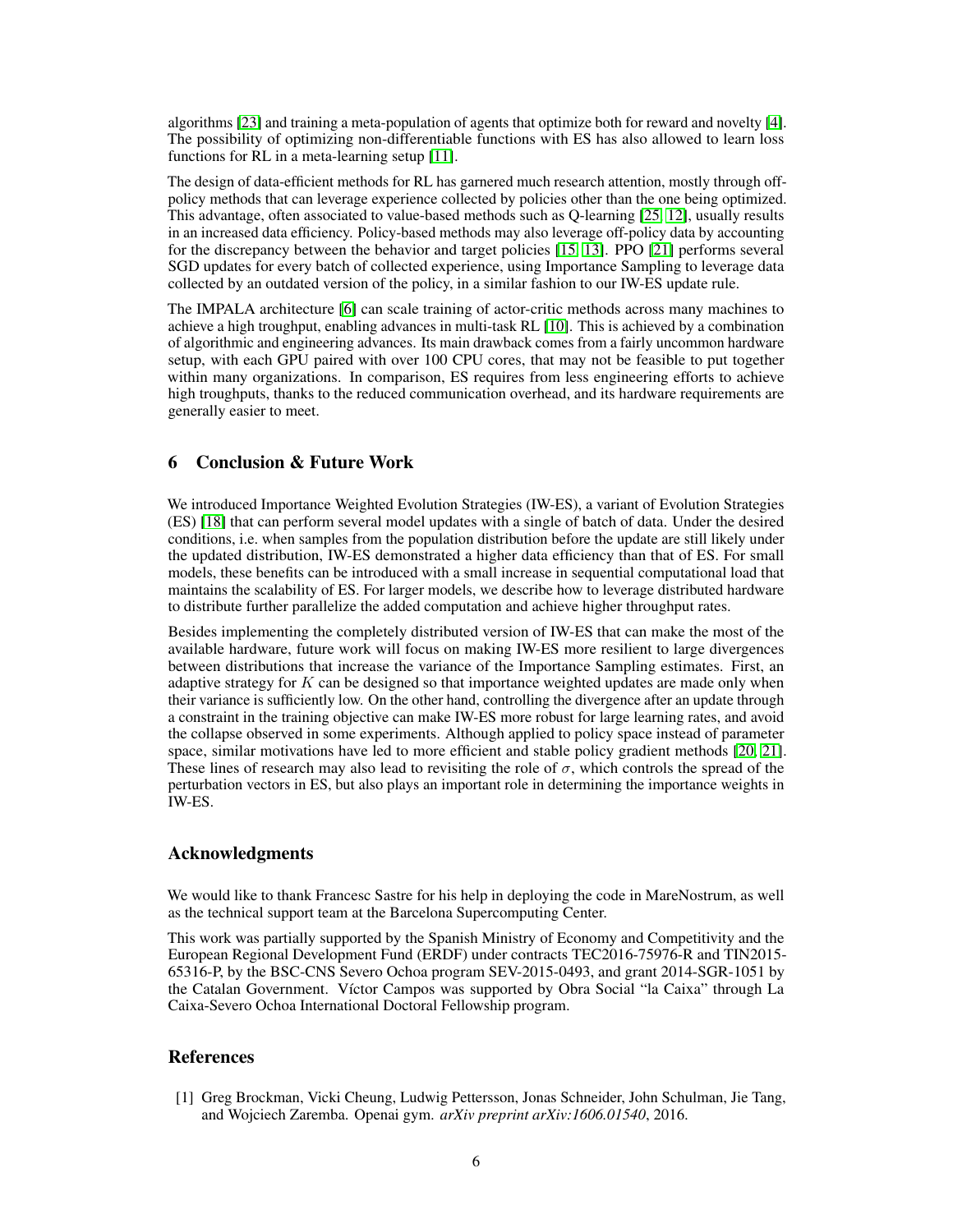- <span id="page-6-4"></span>[2] Víctor Campos, Francesc Sastre, Maurici Yagües, Míriam Bellver, Xavier Giró-i Nieto, and Jordi Torres. Distributed training strategies for a computer vision deep learning algorithm on a distributed gpu cluster. *Procedia Computer Science*, 2017.
- <span id="page-6-3"></span>[3] Jianmin Chen, Xinghao Pan, Rajat Monga, Samy Bengio, and Rafal Jozefowicz. Revisiting distributed synchronous sgd. *arXiv preprint arXiv:1604.00981*, 2016.
- <span id="page-6-13"></span>[4] Edoardo Conti, Vashisht Madhavan, Felipe Petroski Such, Joel Lehman, Kenneth O Stanley, and Jeff Clune. Improving exploration in evolution strategies for deep reinforcement learning via a population of novelty-seeking agents. In *NIPS*, 2018.
- <span id="page-6-1"></span>[5] Jeffrey Dean, Greg Corrado, Rajat Monga, Kai Chen, Matthieu Devin, Mark Mao, Andrew Senior, Paul Tucker, Ke Yang, Quoc V Le, et al. Large scale distributed deep networks. In *NIPS*, 2012.
- <span id="page-6-19"></span>[6] Lasse Espeholt, Hubert Soyer, Remi Munos, Karen Simonyan, Volodymir Mnih, Tom Ward, Yotam Doron, Vlad Firoiu, Tim Harley, Iain Dunning, et al. Impala: Scalable distributed deep-rl with importance weighted actor-learner architectures. In *ICML*, 2018.
- <span id="page-6-5"></span>[7] Priya Goyal, Piotr Dollár, Ross Girshick, Pieter Noordhuis, Lukasz Wesolowski, Aapo Kyrola, Andrew Tulloch, Yangqing Jia, and Kaiming He. Accurate, large minibatch sgd: training imagenet in 1 hour. *arXiv preprint arXiv:1706.02677*, 2017.
- <span id="page-6-9"></span>[8] Shixiang Gu, Timothy Lillicrap, Zoubin Ghahramani, Richard E Turner, and Sergey Levine. Q-prop: Sample-efficient policy gradient with an off-policy critic. In *ICLR*, 2017.
- <span id="page-6-15"></span>[9] Nicolas Heess, Srinivasan Sriram, Jay Lemmon, Josh Merel, Greg Wayne, Yuval Tassa, Tom Erez, Ziyu Wang, Ali Eslami, Martin Riedmiller, et al. Emergence of locomotion behaviours in rich environments. *arXiv preprint arXiv:1707.02286*, 2017.
- <span id="page-6-20"></span>[10] Matteo Hessel, Hubert Soyer, Lasse Espeholt, Wojciech Czarnecki, Simon Schmitt, and Hado van Hasselt. Multi-task deep reinforcement learning with popart. *arXiv preprint arXiv:1809.04474*, 2018.
- <span id="page-6-16"></span>[11] Rein Houthooft, Richard Y Chen, Phillip Isola, Bradly C Stadie, Filip Wolski, Jonathan Ho, and Pieter Abbeel. Evolved policy gradients. *arXiv preprint arXiv:1802.04821*, 2018.
- <span id="page-6-17"></span>[12] Volodymyr Mnih, Koray Kavukcuoglu, David Silver, Andrei A Rusu, Joel Veness, Marc G Bellemare, Alex Graves, Martin Riedmiller, Andreas K Fidjeland, Georg Ostrovski, et al. Human-level control through deep reinforcement learning. *Nature*, 2015.
- <span id="page-6-12"></span>[13] Rémi Munos, Tom Stepleton, Anna Harutyunyan, and Marc Bellemare. Safe and efficient off-policy reinforcement learning. In *NIPS*, 2016.
- <span id="page-6-0"></span>[14] NVIDIA. NVIDIA Tesla V100 GPU architecture. [http://images.nvidia.com/content/](http://images.nvidia.com/content/volta-architecture/pdf/volta-architecture-whitepaper.pdf) [volta-architecture/pdf/volta-architecture-whitepaper.pdf](http://images.nvidia.com/content/volta-architecture/pdf/volta-architecture-whitepaper.pdf), 2018.
- <span id="page-6-18"></span>[15] Doina Precup, Richard S Sutton, and Satinder Singh. Eligibility traces for off-policy policy evaluation. In *ICML*, 2001.
- <span id="page-6-10"></span>[16] Ingo Rechenberg. Evolutionsstrategie–optimierung technisher systeme nach prinzipien der biologischen evolution. 1973.
- <span id="page-6-7"></span>[17] Martin Riedmiller, Roland Hafner, Thomas Lampe, Michael Neunert, Jonas Degrave, Tom van de Wiele, Vlad Mnih, Nicolas Heess, and Jost Tobias Springenberg. Learning by playing solving sparse reward tasks from scratch. In *ICML*, 2018.
- <span id="page-6-6"></span>[18] Tim Salimans, Jonathan Ho, Xi Chen, Szymon Sidor, and Ilya Sutskever. Evolution strategies as a scalable alternative to reinforcement learning. *arXiv preprint arXiv:1703.03864*, 2017.
- <span id="page-6-8"></span>[19] Tom Schaul, John Quan, Ioannis Antonoglou, and David Silver. Prioritized experience replay. In *ICLR*, 2016.
- <span id="page-6-14"></span>[20] John Schulman, Sergey Levine, Pieter Abbeel, Michael Jordan, and Philipp Moritz. Trust region policy optimization. In *ICML*, 2015.
- <span id="page-6-11"></span>[21] John Schulman, Filip Wolski, Prafulla Dhariwal, Alec Radford, and Oleg Klimov. Proximal policy optimization algorithms. *arXiv preprint arXiv:1707.06347*, 2017.
- <span id="page-6-2"></span>[22] Noam Shazeer, Azalia Mirhoseini, Krzysztof Maziarz, Andy Davis, Quoc Le, Geoffrey Hinton, and Jeff Dean. Outrageously large neural networks: The sparsely-gated mixture-of-experts layer. In *ICLR*, 2017.